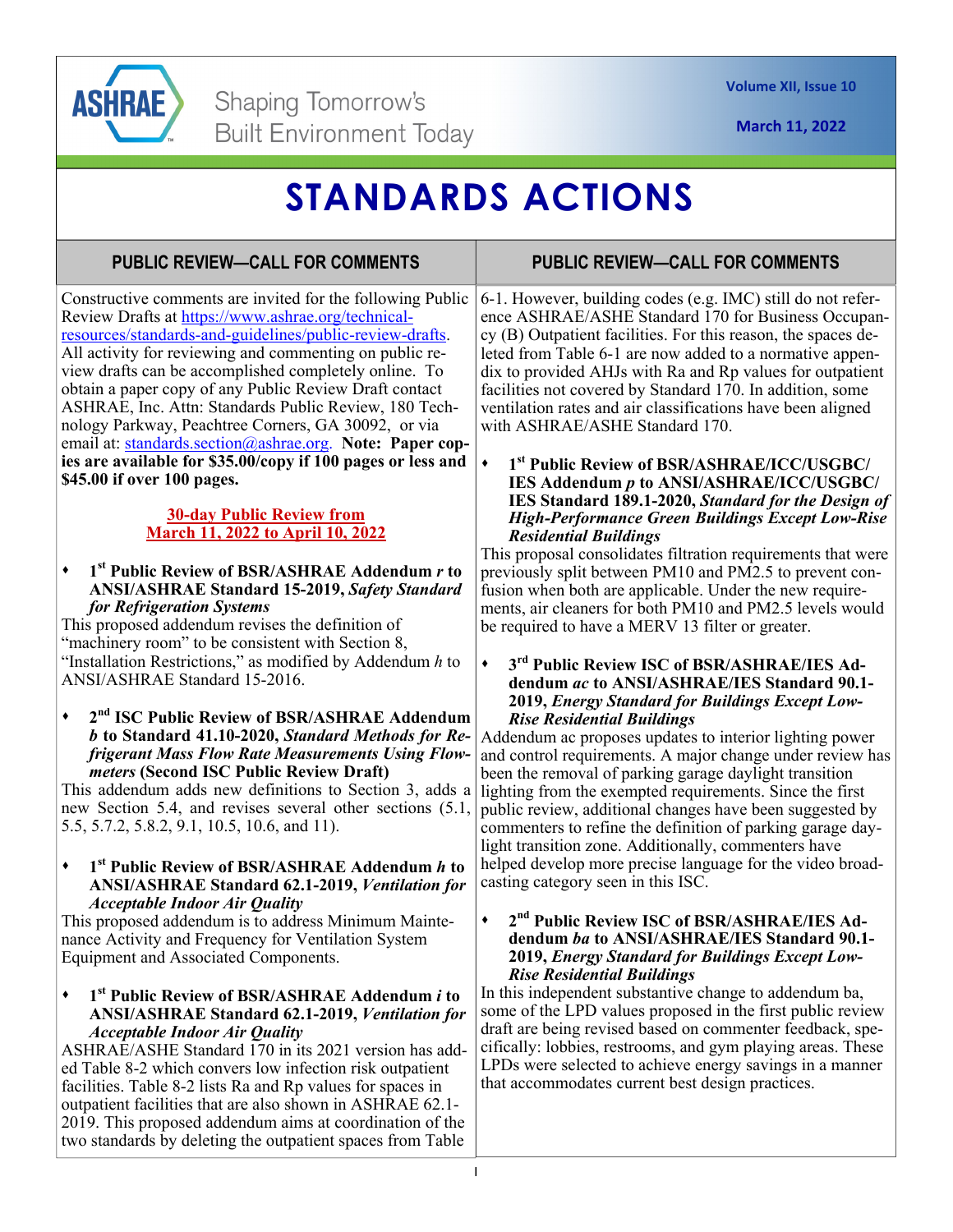

# **STANDARDS ACTIONS**

# **PUBLIC REVIEW—CALL FOR COMMENTS**

**2nd Public Review ISC of BSR/ASHRAE/IES Addendum** *bb* **to ANSI/ASHRAE/IES Standard 90.1- 2019,** *Energy Standard for Buildings Except Low-Rise Residential Buildings*

This ISC adjusts the LPD allowances for the Building Area Method compliance path based on proposed changes to the space-by-space LPDs in Addendum ba used to compute them.

**1st Public Review of BSR/ASHRAE/IES Addendum**  *bt* **to ANSI/ASHRAE/IES Standard 90.1-2019,** *Energy Standard for Buildings Except Low-Rise Residential Buildings*

Proposes updates to Appendix G to clarify modeling for hot water pumps, chilled-water pumps, and preheat coils in the baseline design; specifically, 1) pumps should not be modeled as running when a load is not present in the hot or chilled water loop, and 2) the preheat coil setpoint should be based on the maximum setpoint of the HVAC zones served by the system.

**1st Public Review of BSR/ASHRAE/IES Addendum**  *bv* **to ANSI/ASHRAE/IES Standard 90.1-2019,** *Energy Standard for Buildings Except Low-Rise Residential Buildings*

This addendum updates the Building Performance Factors (BPFs) that are used for determining compliance with Appendix G (see Section 4.2.1.1.) The current BPFs represent the savings of a design minimally compliant with the current edition of Standard 90.1 compared to a design compliant with Standard 90.1-2004. The updated BPFs were determined using prototype energy models developed by PNNL to be consistent with Appendix G baseline rules; an additional factor was then applied across the resulting BPFs in anticipation of further energy improvements before the final 2022 publication.

## **1st Public Review of BSR/ASHRAE/IES Addendum**  *bw* **to ANSI/ASHRAE/IES Standard 90.1-2019,** *Energy Standard for Buildings Except Low-Rise Residential Buildings*

The purpose of this addendum is to clarify that the specified fan energy index (FEI) in Section 6.5.3.1.3 is the value determined "at its highest design airflow rate." This addendum also modifies an exception to the FEI requirements to clarify that emergency operation can be performed by normal fans.

## **PUBLIC REVIEW—CALL FOR COMMENTS**

**1st Public Review of BSR/ASHRAE/IES Addendum**  *bz* **to ANSI/ASHRAE/IES Standard 90.1-2019,** *Energy Standard for Buildings Except Low-Rise Residential Buildings*

Adds language to the Section 6.5.6 (Energy Recovery) to clarify that energy recovery performance is based on the enthalpy recovery ratio where humidification is being provided, while it is based on the sensible energy recovery ratio where humidification is not provided.

**1st Public Review of BSR/ASHRAE/IES Addendum**  *ce* **to ANSI/ASHRAE/IES Standard 90.1-2019, Energy Standard for Buildings Except Low-Rise Residential Buildings** 

Addendum ce adds a reference standard (ANSI/AISI/COFS S250) to support changes to the envelope provisions related to steel framed walls. This addition enables the use of steel framed walls with framing spacing between 6 to 24 inches and a wider range of member sizes, which eliminates the need to take an alternate approach for obtaining approvals. ANSI/AISI/COFS S250 also provides a means for evaluating wall assemblies wherein all insulation is located outside the wall cavity.

#### **1st Public Review of BSR/ASHRAE/IES Addendum**  *cf* **to ANSI/ASHRAE/IES Standard 90.1-2019,** *Energy Standard for Buildings Except Low-Rise Residential Buildings*

Proposes changes to the elevator requirements in Section 10.4.3 for overall energy improvements, including more efficient lighting and ventilation fans.

#### **1st Public Review of BSR/ASHRAE/IES Addendum**  *cg* **to ANSI/ASHRAE/IES Standard 90.1-2019,** *Energy Standard for Buildings Except Low-Rise Residential Buildings*

Adds a new definition and requirements for insulated metal panels (IMPs) used in the building envelope with details on determining U-factors for IMPs used in roof, wall, and floor assemblies.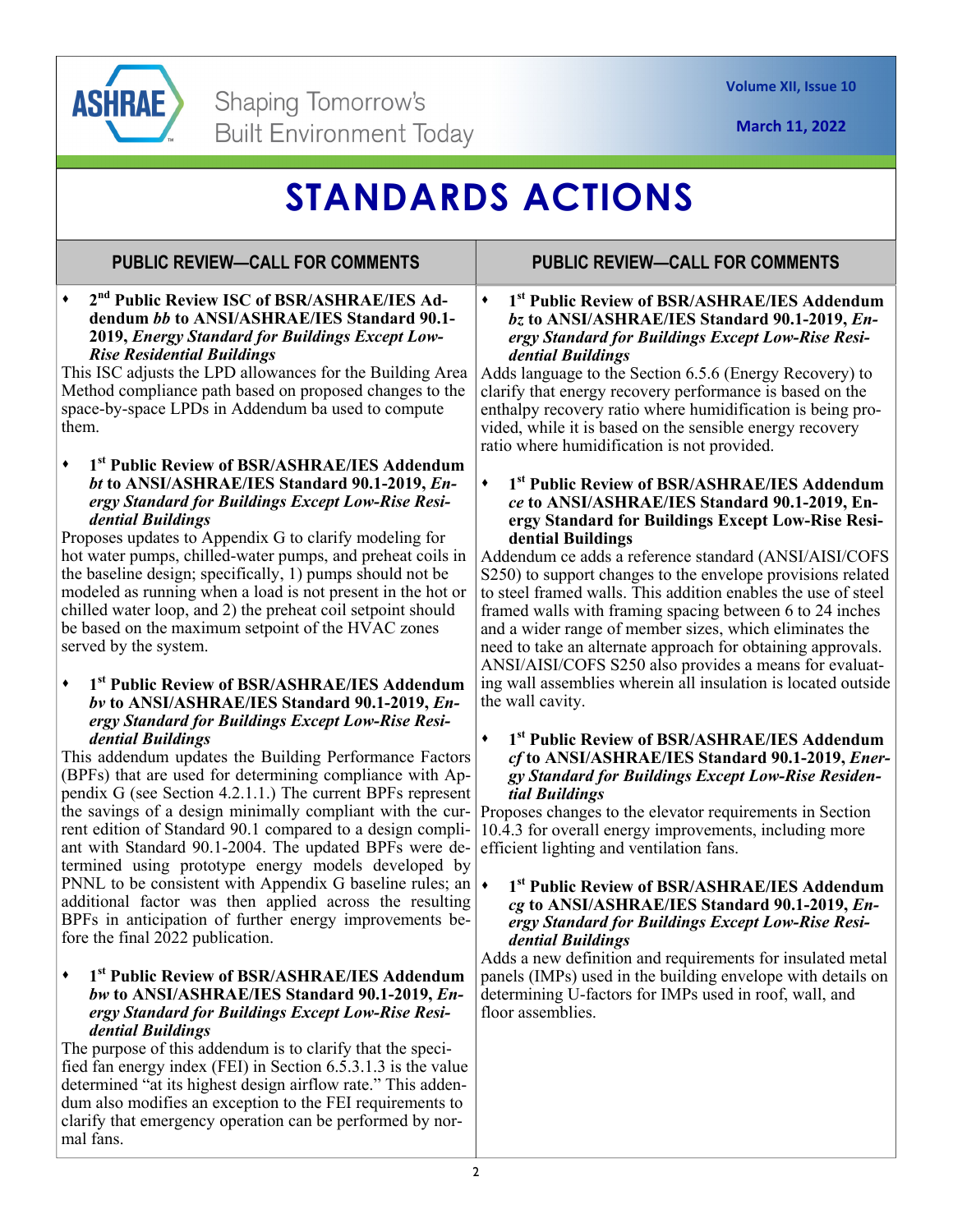

# **STANDARDS ACTIONS**

# **PUBLIC REVIEW—CALL FOR COMMENTS**

**1st Public Review of BSR/ASHRAE/IES Addendum**  *ci* **to ANSI/ASHRAE/IES Standard 90.1-2019,** *Energy Standard for Buildings Except Low-Rise Residential Buildings*

This addendum proposes an expansion to requirements so that economizers are required for individual fan-cooling units greater than 33,000 Btu/h (9.7 kW) located outside the building envelope.

**1st Public Review of BSR/ASHRAE/IES Addendum**  *cj* **to ANSI/ASHRAE/IES Standard 90.1-2019,** *Energy Standard for Buildings Except Low-Rise Residential Buildings*

Corrects errors identified in the minimum efficiency requirements for centrifugal chillers in Table 6.8.1-16. Both IP and SI tables contain errors in the size category column and those capacity ranges needed to be adjusted. This addendum also contains corrections to errors that were identified in the efficiencies listed for capacity categories 3 and 4 in the IP table only.

## **2nd Public Review ISC of BSR/ASHRAE/IES Addendum** *al* **to ANSI/ASHRAE/IES Standard 90.1- 2019,** *Energy Standard for Buildings Except Low-Rise Residential Buildings*

This addendum introduces a new option for lighting compliance. Currently users can choose from three prescriptive options or a modeling-based method; this alternate path would allow a performance approach that is not dependent on meeting each of the prescriptive requirements in Section 9. This 2<sup>nd</sup> public review ISC addresses public review comments regarding conflict of mandatory lighting control and exterior lighting requirements. It also updates the header in Table 3.5-1 to correct column label acronyms.

## **2nd Public Review ISC of BSR/ASHRAE/IES Addendum** *ar* **to ANSI/ASHRAE/IES Standard 90.1- 2019,** *Energy Standard for Buildings Except Low-Rise Residential Buildings*

This addendum proposes new requirements for lighting used within indoor plant growth facilities using a new metric, photosynthetic photon efficacy (PPE), developed by the American Society of Agricultural and Biological Engineers (ASABE) for the ANSI/ASABE S640 standard. This ISC modifies the first public review draft to enable the use of luminaires with removable and/or serviceable lamps; it also improves upon the definitions of "greenhouse" and "indoor

# **PUBLIC REVIEW—CALL FOR COMMENTS**

grow," lowers the stringency for smaller indoor grow facilities, and removes daylight control requirements.

**1st Public Review of BSR/ASHRAE/IES Addendum**  *bq* **to ANSI/ASHRAE/IES Standard 90.1-2019,** *Energy Standard for Buildings Except Low-Rise Residential Buildings*

This addendum adds a requirement to perform electrical energy monitoring with separate metering for refrigeration systems where refrigeration accounts for 10% or more of the building load.

**1st Public Review of BSR/ASHRAE/IES Addendum**  *br* **to ANSI/ASHRAE/IES Standard 90.1-2019,** *Energy Standard for Buildings Except Low-Rise Residential Buildings*

This addendum increases the efficacy threshold for lamps and luminaires in Section 9.4.3 (Dwelling Units) and proposes new requirements for lighting controls serving the interior and exterior of a dwelling unit.

#### **1st Public Review of BSR/ASHRAE/IES Addendum**  *cc* **to ANSI/ASHRAE/IES Standard 90.1-2019,** *Energy Standard for Buildings Except Low-Rise Residential Buildings*

Proposes a modest (and cost-effective) increase to the onsite renewable energy requirement in Section 10.5.1.1 previously added by published Addendum by. At the new prescribed values,  $0.\overline{5}$  W/ft<sup>2</sup> (5.4 W/m<sup>2</sup>), modeling has shown that less than  $3 - 16\%$  of roof space would be required, depending on the building type. Existing exceptions to the requirements and tradeoff options in the performance path are not being modified.

## **1st Public Review of BSR/ASHRAE/IES Addendum**  *cq* **to ANSI/ASHRAE/IES Standard 90.1-2019,** *Energy Standard for Buildings Except Low-Rise Residential Buildings*

Modifies Appendix G to align with changes made to Section 6, including the removal of equations that should no longer be referenced and the combination of efficiency requirements for PTAC and PTHP of different capacities. This addendum also adjusts how equipment is identified, going from "water-cooled" to "liquid-cooled" to describe displacement and centrifugal chillers in Table G3.5.3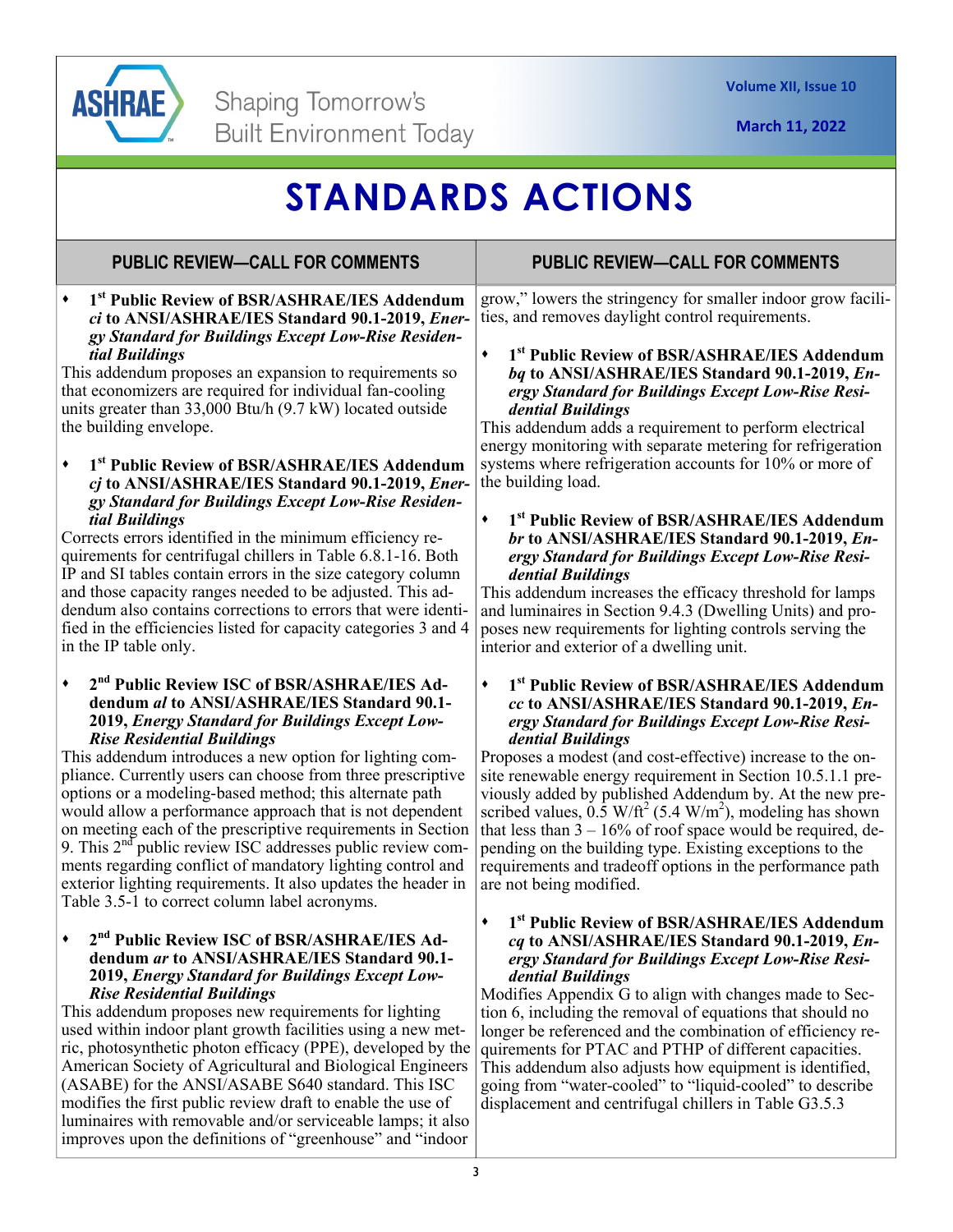

# **STANDARDS ACTIONS**

## **PUBLIC REVIEW—CALL FOR COMMENTS**

**1st Public Review of BSR/ASHRAE Addendum n to ANSI/ASHRAE Standard 154-2016,** *Ventilation for Commercial Cooking Operations*

This addendum updates Normative References and adds two new references.

## **45-day Public Review from March 11, 2022 to April 25, 2022**

#### **2nd Public Review of ASHRAE Guideline 42P,** *Enhanced Indoor Air Quality in Commercial and Institutional Buildings*

Proposed Guideline 42 is intended for a global audience and will provide guidance to engineers, designers, hygienists, air quality practitioners, and building owners on measures which may be taken to enhance IAQ in commercial and institutional buildings. The sections in this document will provide a roadmap of varied best practices regarding buildings and systems that augment air quality within the built environment. This guidance is not intended to be all inclusive, nor does it guarantee enhanced ventilation, it will however, guide the audience through concepts, research, and processes that have been developed and implemented successfully when designed, installed, and operated effectively.

#### **4th Public Review of BSR/ASHRAE Addendum** *ag*  **to ANSI/ASHRAE Standard 62.1-2019,** *Ventilation for Acceptable Indoor Air Quality*

This proposed addendum replaces the calculation method in current Normative Appendix B2 (Separation of Exhaust Outlets and Outdoor Air Intakes) with a new method based upon ASHRAE Research Project 1635(2016). This research was sponsored by ASHRAE Technical Committee (TC) 4.3. The purpose of this Research Project is to provide a simple, yet accurate procedure for calculating the minimum distance required between the outlet of an exhaust system and the outdoor air intake to a ventilation system to avoid re-entrainment of exhaust gases. The new procedure addresses the technical deficiencies in the simplified equations and tables that are currently in Standard 62.1- 2019 Ventilation for Acceptable Indoor Air Quality and model building codes.

## **PUBLIC REVIEW—CALL FOR COMMENTS**

**2nd Public Review ISC of BSR/ASHRAE/IES Addendum** *aq* **to ANSI/ASHRAE/IES Standard 90.1- 2019,** *Energy Standard for Buildings Except Low-Rise Residential Buildings*

Addendum aq introduces requirements for service water heating piping insulation and reorganization of existing pipe insulation tables developed for space heating. The purpose of this ISC is to propose two new exceptions to the insulation requirements where piping passes through a framing member or connects to a vertical support.

#### **2nd Public Review of BSR/ASHRAE/IES Addendum**  *bd* **to ANSI/ASHRAE/IES Standard 90.1-2019,** *Energy Standard for Buildings Except Low-Rise Residential Buildings*

Proposes a new normative appendix (Appendix J) to list chiller performance curve  $(A-X)$  inputs based on system type from Table 6.8.1-3. This provides a resource for Chapter 11 or Appendix G users to model minimally-compliant chiller performance for budget and baseline building designs, and for a proposed building design when specific equipment performance is unknown. To accommodate different simulation programs, values are provided for both modeling inputs in IP and SI units. Section 11 and Appendix G were modified to include language pointing users to Appendix J where performance curves are supported by their simulation program.

### **2nd Public Review of BSR/ASHRAE/IES Addendum**  *bo* **to ANSI/ASHRAE/IES Standard 90.1-2019,** *Energy Standard for Buildings Except Low-Rise Residential Buildings*

This addendum is an update to the fan power limits in Section 6.5.3.1. The effect of this update would be, on average, a 10% increase in stringency across most fan system types. The new requirements provide the following improvements as explained during the first public review: 1) actual electrical input power and efficiency of fan transmission, motor, or variable-speed controller are considered; 2) small, medium, and large air handling systems are covered; 3) the growing use of hot gas reheat coils, water economizer coils, and series energy recovery is acknowledged with new fan power allowances; 4) the scope is expanded to include fan systems that do not include a source of heating or cooling (e.g., large energy recovery ventilators), all fans serving interior spaces, and fans used in alterations. Finally, the power threshold has been reduced to 1 kW input power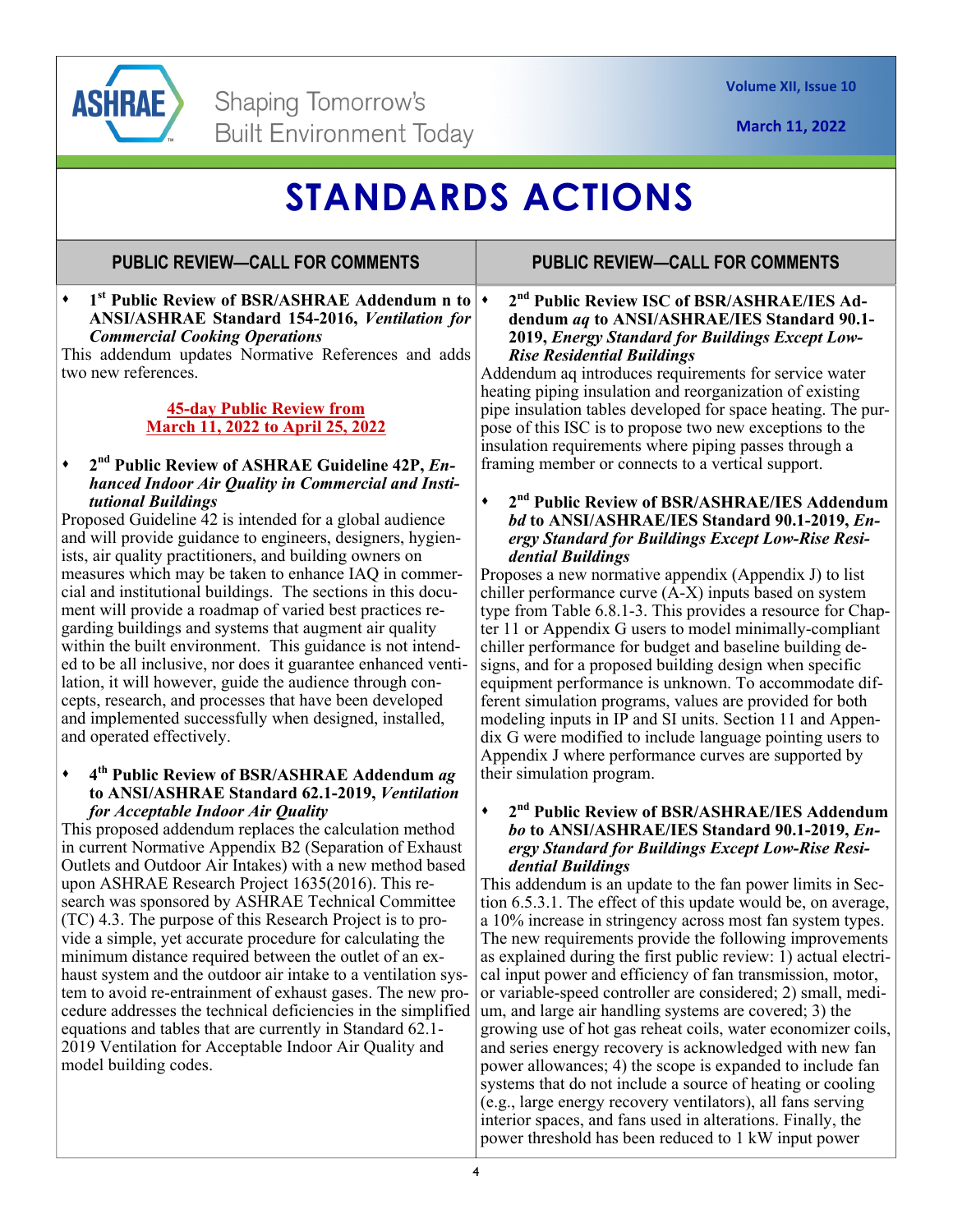

# **STANDARDS ACTIONS**

## **PUBLIC REVIEW—CALL FOR COMMENTS**

from 5 motor nameplate horsepower so that fewer fan systems are excluded. This second public review draft incorporates all of the above changes proposed during the first public review, but with an increase to the fan power allowance for alterations and revisions to correct errors identified in the fan power tables.

## **1st Public Review of BSR/ASHRAE/IES Addendum**  *bs* **to ANSI/ASHRAE/IES Standard 90.1-2019,** *Energy Standard for Buildings Except Low-Rise Residential Buildings*

Updates the lighting power allowances (LPA) in Section 9.3, Simplified Building Method Compliance Path to maintain alignment with the established method (0.9x the Building Area Method LPA values.) This proposal also removes an exception that allowed alterations to meet an efficacy adjustment as that was to encourage the installation of LEDs now in widespread use. Finally, Table 9.3.1-1 was reformatted to clarify how compliance is achieved based on the total building LPA.

#### **1st Public Review of BSR/ASHRAE/IES Addendum**  *bx* **to ANSI/ASHRAE/IES Standard 90.1-2019,** *Energy Standard for Buildings Except Low-Rise Residential Buildings*

Modifies Table 6.8.1-5 for warm air furnace efficiency requirements to more accurately distinguish between different products and test procedures based on locations in which they are used and their status as DOE or non-DOE covered products.

**1st Public Review of BSR/ASHRAE/IES Addendum**  *cm* **to ANSI/ASHRAE/IES Standard 90.1-2019,** *Energy Standard for Buildings Except Low-Rise Residential Buildings*

Updates Section 12 (Normative References) where applicable to reflect new effective dates and additional materials being cited in the standard.

## **PUBLIC REVIEW—CALL FOR COMMENTS**

**3rd Public Review ISC of BSR/ASHRAE/IES Addendum** *ag* **to ANSI/ASHRAE/IES Standard 90.1- 2019,** *Energy Standard for Buildings Except Low-Rise Residential Buildings*

Addendum ag introduced a new proposed method to Standard 90.1 entitled the Total System Performance Ratio (TSPR) that would provide an additional path for mechanical system compliance. This third public review ISC draft takes consideration of various comments received by committee members and reviewers of the previous two drafts. A full list of changes is provided in the foreword. In summary: clarifications have been made to better identify system parameters, heat pump supplementing control limits, and DOAS efficiency inputs; software testing requirements are more thoroughly detailed; and new text is added to efficiency inputs; software testing requirements are more thoroughly detailed; and new text is added to validate the use of part-load adjustment methods in addition to part-load curves. This ISC also addresses concerns related to building geometry limitations associated with the simplified block model by allowing zoning configurations with greater complexity.

#### **2nd Public Review ISC of BSR/ASHRAE/IES Addendum** *am* **to ANSI/ASHRAE/IES Standard 90.1- 2019,** *Energy Standard for Buildings Except Low-Rise Residential Buildings*

This ISC makes additional revisions to the lighting control requirements in Table 9.4.2-2. In response to comments received during the first public review of addendum am, walkways of all widths have been combined into one category and walkway LPAs are now based on W/linear ft (m) instead of area.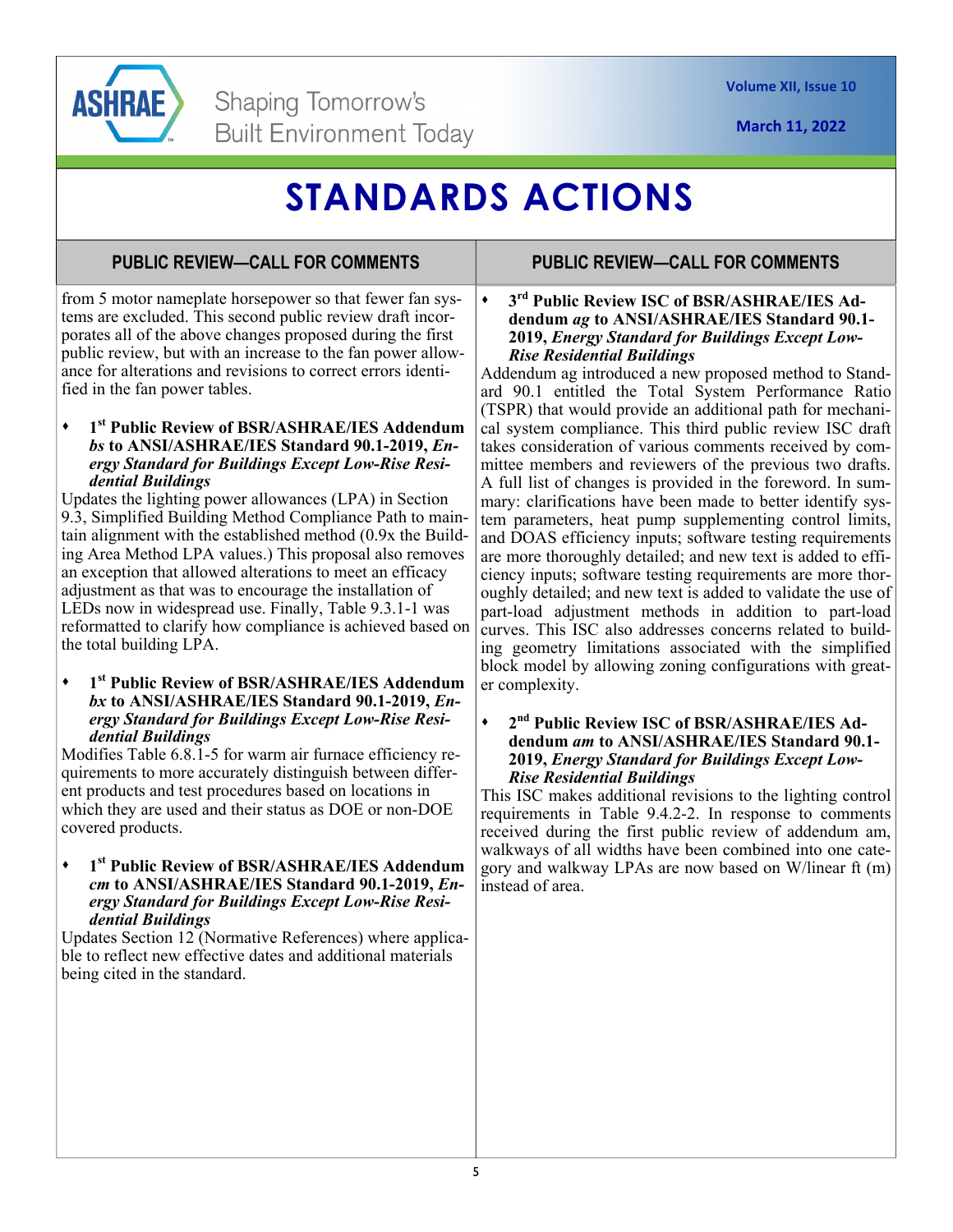

# **STANDARDS ACTIONS**

## **PUBLIC REVIEW—CALL FOR COMMENTS**

## **2nd Public Review ISC of BSR/ASHRAE/IES Addendum** *ap* **to ANSI/ASHRAE/IES Standard 90.1- 2019,** *Energy Standard for Buildings Except Low-Rise Residential Buildings*

Addendum ap introduces a new section to Standard 90.1 for the use of energy credits to enable a modest increase to the stated baseline efficiency requirements. A total of 33 measures are included for use in all climate zones, covering eight building types. The credit requirement is about a 4- 5% additional energy cost savings for most buildings, based on national average energy prices used for ASHRAE 90.1 analysis. While selection of measures is flexible for individual buildings, the requirements were based on a cost -effective demonstration package identified for each building type and climate zone. In this ISC, the number of credits associated with several measures has been revised, in most cases, based on an updated analysis. Thresholds have also been modified for all project types: new buildings, additions, alterations, and build-outs. Various commentbased changes have been implemented such as removal of the service water heating measure previously used to demonstrate cost effectiveness for multifamily buildings. Substantive changes have been made to H02/H03 (calculating HVAC efficiency), H06 (proration of DOAS credits), W01/02/03 (use of COP or UEF, combination systems, removal of exhaust air limitation), and a new measure H07 for Guideline 36 control sequences was introduced. In lighting, the simplified building method is now an option for L03 and the maximum LPD reduction for L06 was lowered from 15% to 10%. Finally, load management and renewable measures can now be combined to achieve up to 60% of the required credits.

## **PUBLIC REVIEW—CALL FOR COMMENTS**

**4th Public Review ISC of BSR/ASHRAE/IES Addendum** *av* **to ANSI/ASHRAE/IES Standard 90.1- 2019,** *Energy Standard for Buildings Except Low-Rise Residential Buildings*

Addendum av was first launched during revision of 90.1- 2016 following the publication of ASHRAE Research Project 1365 which found that unaccounted heat flow through the cumulative impact of thermal bridges can increase the annual energy consumption associated with the building envelope. This ISC is a continuation of exhaustive efforts to respond to previous review comments and primarily includes revisions for clarity throughout Section 5.5.5.1 and Appendix J.

## **2nd Public Review ISC of BSR/ASHRAE/IES Addendum** *ay* **to ANSI/ASHRAE/IES Standard 90.1- 2019,** *Energy Standard for Buildings Except Low-Rise Residential Buildings*

This addendum is in response to an update making AHRI-1230-2021 the DOE-approved test procedure for Variable Refrigerant Flow (VRF) equipment. In the first public review draft, the new test procedure was added for VRF equipment in Tables 6.8.1-8 and 6.8.1-9. In this ISC, the corresponding EER values for VRF equipment are being lowered between 4.2 and 6.7% to account for the increased stringency of the test procedure, which has resulted in lower ratings for the same equipment. With these changes, minimum full load efficiency is still expected to increase by 8-10%.

## **1st Public Review of BSR/ASHRAE/IES Addendum**  *cl* **to ANSI/ASHRAE/IES Standard 90.1-2019,** *Energy Standard for Buildings Except Low-Rise Residential Buildings*

This addendum modifies defined terms to cover three existing definitions – "authority having jurisdiction," "building official," and "code official" – under one term, "code official." This is intended to clarify application of the standard and create alignment with the 2021 IECC.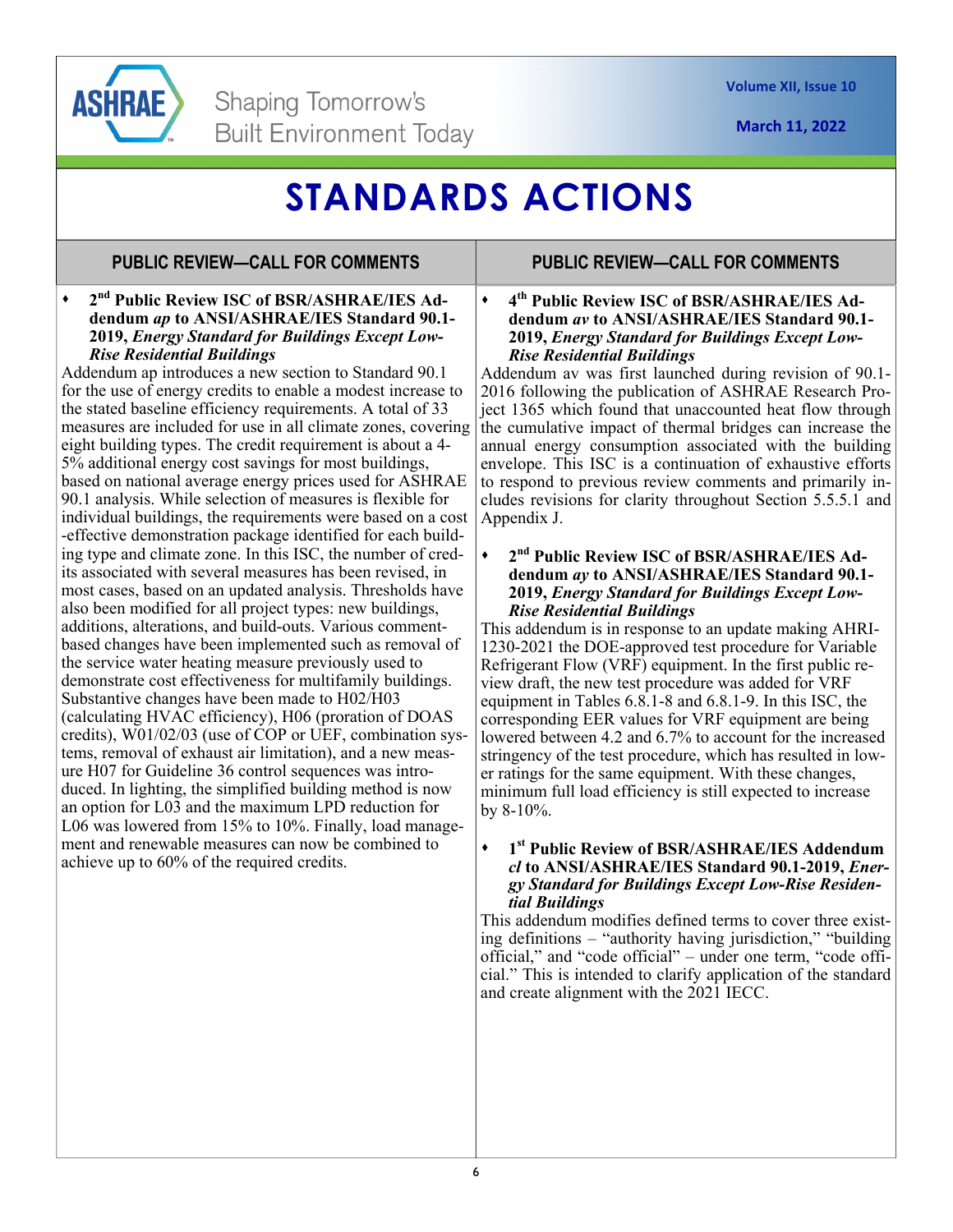

| <b>STANDARDS ACTIONS</b>                                                                                                                                                                                                                                                                                                                                                                                                                                                                                                                                                                                                                                                                                                                                                                                                                                                                                                                                                                                                                                                                                                                                                                                                       |                                                                                                                                                                                                                                                                                                                                                                                                                                                                                                                                                                                                                                                                                                                                                                                                                                                                                                                                                                                                                                                                                                                                                                                                                                                                                                                                                                                                                                                                                                  |
|--------------------------------------------------------------------------------------------------------------------------------------------------------------------------------------------------------------------------------------------------------------------------------------------------------------------------------------------------------------------------------------------------------------------------------------------------------------------------------------------------------------------------------------------------------------------------------------------------------------------------------------------------------------------------------------------------------------------------------------------------------------------------------------------------------------------------------------------------------------------------------------------------------------------------------------------------------------------------------------------------------------------------------------------------------------------------------------------------------------------------------------------------------------------------------------------------------------------------------|--------------------------------------------------------------------------------------------------------------------------------------------------------------------------------------------------------------------------------------------------------------------------------------------------------------------------------------------------------------------------------------------------------------------------------------------------------------------------------------------------------------------------------------------------------------------------------------------------------------------------------------------------------------------------------------------------------------------------------------------------------------------------------------------------------------------------------------------------------------------------------------------------------------------------------------------------------------------------------------------------------------------------------------------------------------------------------------------------------------------------------------------------------------------------------------------------------------------------------------------------------------------------------------------------------------------------------------------------------------------------------------------------------------------------------------------------------------------------------------------------|
| <b>PUBLIC REVIEW-CALL FOR COMMENTS</b>                                                                                                                                                                                                                                                                                                                                                                                                                                                                                                                                                                                                                                                                                                                                                                                                                                                                                                                                                                                                                                                                                                                                                                                         | <b>INTERPRETATIONS</b>                                                                                                                                                                                                                                                                                                                                                                                                                                                                                                                                                                                                                                                                                                                                                                                                                                                                                                                                                                                                                                                                                                                                                                                                                                                                                                                                                                                                                                                                           |
| 1st Public Review of BSR/ASHRAE/IES Addendum<br>co to ANSI/ASHRAE/IES Standard 90.1-2019, En-<br>ergy Standard for Buildings Except Low-Rise Resi-<br>dential Buildings<br>Proposes new performance requirements for alterations.<br>Larger retrofit projects are allowed a 5% increase in Build-<br>ing Performance Factor (BPF) relative to new construction,<br>while smaller projects $-$ as defined by the percentage of<br>HVAC, lighting, and envelope items being replaced – are<br>now subject to a new Section G3.3.                                                                                                                                                                                                                                                                                                                                                                                                                                                                                                                                                                                                                                                                                                 | A new official interpretation to the following standard is<br>now available on the ASHRAE website at:<br>http://www.ashrae.org/standards-interpretations.<br>$\blacklozenge$<br><b>ANSI/ASHRAE/IES Standard 90.1-2016, Energy</b><br><b>Standard for Buildings Except Low-Rise Residential</b><br><b>Buildings, dated February 28, 2022</b>                                                                                                                                                                                                                                                                                                                                                                                                                                                                                                                                                                                                                                                                                                                                                                                                                                                                                                                                                                                                                                                                                                                                                      |
|                                                                                                                                                                                                                                                                                                                                                                                                                                                                                                                                                                                                                                                                                                                                                                                                                                                                                                                                                                                                                                                                                                                                                                                                                                | <b>INTERIM MEETINGS</b>                                                                                                                                                                                                                                                                                                                                                                                                                                                                                                                                                                                                                                                                                                                                                                                                                                                                                                                                                                                                                                                                                                                                                                                                                                                                                                                                                                                                                                                                          |
| <b>PUBLICATION NOTICE</b><br>The standards and guideline documents listed below are<br>now available for purchase on the ASHRAE website at:<br>http://www.ashrae.org/published-standards, or by contact-<br>ing the Sales Department at: ASHRAE, 180 Technology<br>Parkway, Peachtree Corners, GA 30092. Email: or-<br>ders@ashrae.org. Fax: 404-321-5479. Telephone:<br>404.636.8400 (worldwide) or toll free at 1.800.527.4723<br>for orders in the U.S. and Canada. Addenda may be down-<br>loaded for free on the ASHRAE website at:<br>http://www.ashrae.org/standards-addenda.<br><b>ANSI/ASHRAE Standard 41.2-2022, Standard</b><br>٠<br><b>Methods for Air Velocity and Airflow Measurement</b><br>ANSI/ASHRAE Standard 118.2-2022, Method of<br>٠<br><b>Testing for Rating Residential Water Heaters</b><br>ANSI/ASHRAE Standard 120-2022, Method of Test-<br>ing to Determine Flow Resistance of HVAC Ducts<br>and Fittings<br><b>ANSI/ASHRAE Standard 139-2022, Method of Test-</b><br>٠<br>ing for Rating Desiccant Dehumidifiers Utilizing<br><b>Heat for the Regeneration Process</b><br><b>ANSI/ASHRAE Standard 174-2022, Method of Test</b><br>٠<br>for Rating Desiccant-Based Dehumidification Equip-<br>ment | A complete listing of project committee interim meetings is<br>provided on ASHRAE's website at:<br>https://www.ashrae.org/technical-resources/standards-and-<br>guidelines/project-committee-interim-meetings.<br>$\blacklozenge$<br>GPC 14-2014R, Measurement of Energy, Demand<br>and Water Savings, will hold conference calls on the<br>following dates and times:<br>March 30, 2022, from 11:00 am to 12:30 pm<br>$\Rightarrow$<br>(Eastern)<br>$\Rightarrow$ April 13, 2022, from 11:00 am to 12:30 pm<br>(Eastern)<br>For additional information contact Dennis Landsberg,<br>Chair of GPC 14 (drlrm@aol.com).<br>$\blacklozenge$<br><b>SSPC 15, Safety Standard for Refrigeration Systems,</b><br>will hold virtual meetings on the following dates:<br>Friday, March $25^{th}$ , 2022, from 10:00 AM to 1:00<br>$\Rightarrow$<br>PM (Eastern)<br>$\Rightarrow$ Friday, April 22 <sup>nd</sup> , 2022, from 10:00 AM to 1:00<br>PM (Eastern)<br>Friday, May $20^{th}$ , 2022, from 10:00 AM to 1:00<br>⇨<br>PM (Eastern)<br>The Standard 15.2P Subcommittee, Safety Standard<br>for Refrigeration Systems in Residential Applications,<br>will hold virtual meetings on the following dates:<br>Tuesday, March $22nd$ , 2022, from 1:15 PM to 2:30<br>⇨<br>PM (Eastern)<br>$\Rightarrow$ Wednesday, March 23 <sup>rd</sup> , 2022, from 1:15 PM to<br>2:30 PM (Eastern)<br>For additional information, please contact Ryan Shan-<br>ley, Staff Liaison to SSPC 15 (rshanley@ashrae.org). |